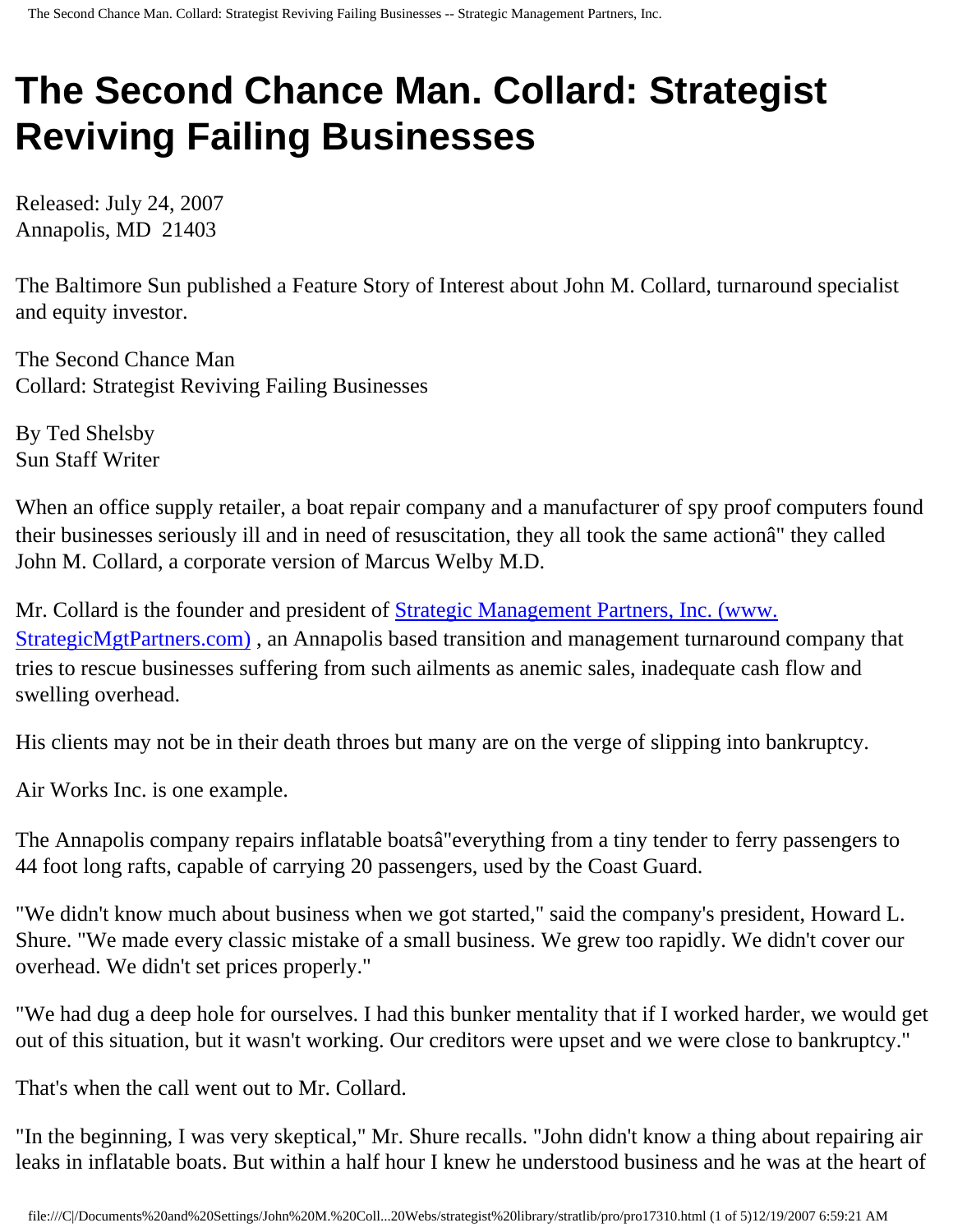The Second Chance Man. Collard: Strategist Reviving Failing Businesses -- Strategic Management Partners, Inc.

our problem."

"I thought my business was unique, but John said 'All businesses are the sameâ€"if you don't have enough sales volume coming in to cover your overhead, you're in big trouble.'"

Mr. Collard beefed up the marketing program and put in a computer system to assist in pricing and to monitor costs associated with repair jobs.

"He told me to get out of the shop and do more selling. I went on the road, calling on military and commercial customers that used inflatable boats. We bought a list from the state of everybody in Maryland that has a boat. We made a direct mailing to everyone that had inflatable boats. We visited each of my creditorsâ€"in personâ€"and worked out new terms."

The result, Mr. Shure said, was "our sales jumped from \$280,000 to about \$500,000 almost immediately." This was in 1992. Today, he said, sales are running about \$1 million a year and growing.

"We were on the brink," Mr. Shure said. "We were going down and John really pulled us out."

Even when the situation is more dire, clients say Mr. Collard lends a critical hand.

George R. "Randy" Stevens, for instance, ended up losing his business, but he credits Mr. Collard with saving his home. Mr. Stevens was a part owner of the Help Office Supply chain headquartered in Annapolis. Increased competition from such industry giants as Office Depot was killing his business.

To make matters worse, Mr. Stevens had used his home as collateral on a personal loan to fund the office supply company. There was nothing Mr. Collard could do to save the office supply company, Mr. Stevens said, but the turnaround specialist assisted an out of court liquidation of the business, thus saving his home.

When redirection is required, clients say Mr. Collard is very creative.

The general manager of a \$33 million dollar weapons systems contractor credits Mr. Collard with repositioning his business. With sales down by 25% due to defense spending cuts, no new contracts in three years and no business development function, the future looked bleak.

John helped the company get back on track by making management focus on the core strengths of the business and apply these strengths in a new environmental market. Today they're winning new business and growing rapidly (tripling sales).

For his role in reviving Air Works, Mr. Collard received a 51 percent interest in the company. Mr. Shure takes a philosophical approach to the price he paid to save his company.

A piece of the business

"At the time we couldn't afford to pay his consulting fee so we offered him a piece of the business. The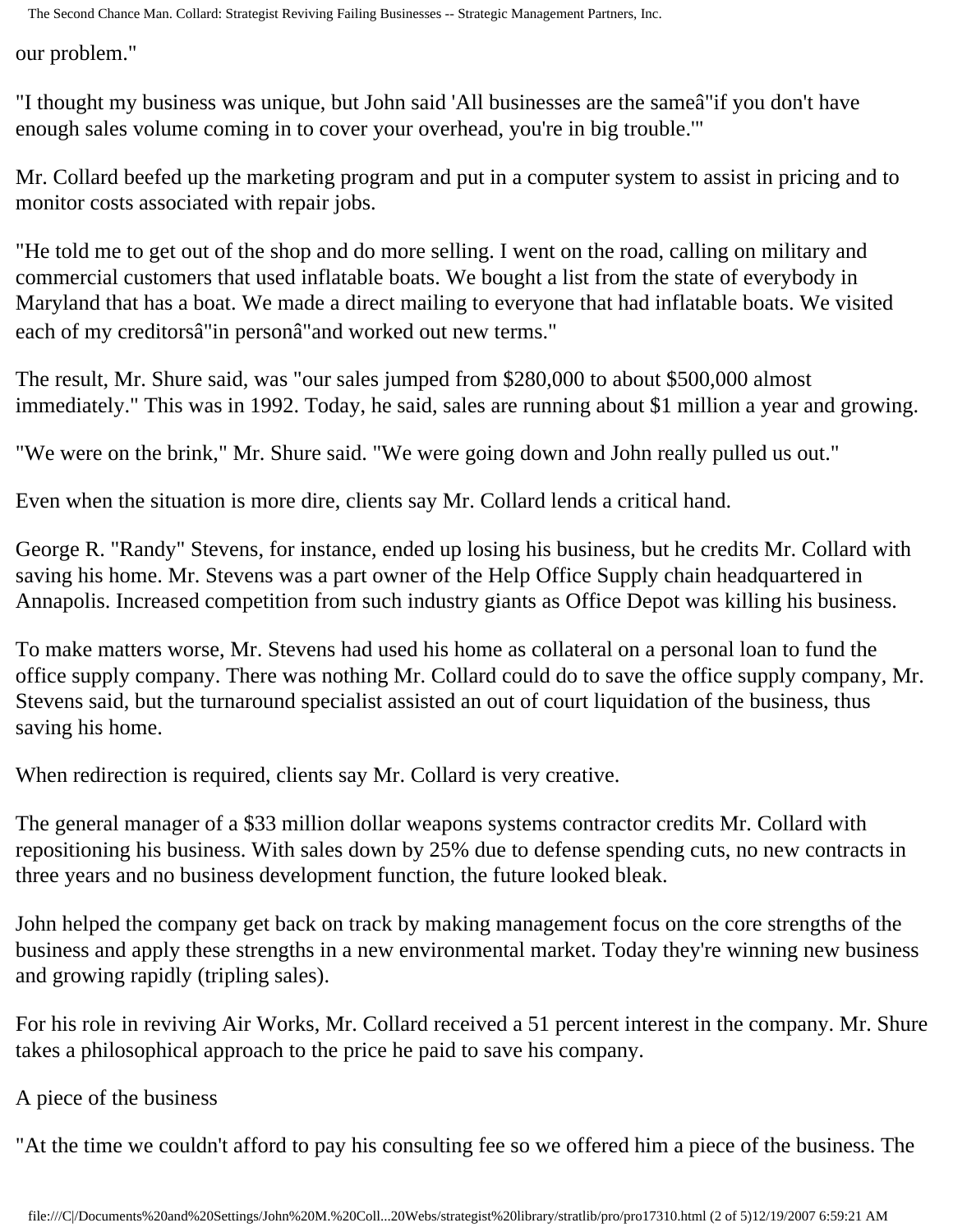The Second Chance Man. Collard: Strategist Reviving Failing Businesses -- Strategic Management Partners, Inc.

way I see it, it is better to have 50 percent of something than 100 percent of nothing," Mr. Shure said.

Mr. Collard has taken equity interests in about 15 percent of the companies he has worked with and he said it is usually done in a move to lower his normal \$350 an hour consulting fee.

"It is only done when we have control to make the necessary decisions," he said.

"There are times when I take less salary, if I have an interest in the company or if there's a bonus based on how successful we are," he said.

Mr. Collard is not the only business doctor making house calls these days.

The [Turnaround Management Association \(www.turnaround.org\),](http://www.turnaround.org/) a national trade association based in Chicago, has about 8,000 members. Mr. Collard is past-chairman of the group and one of just 300 in his profession to have passed the association's newly implemented certification testing and background investigation program, to become a [Certified Turnaround Professional \(CTP\) \(www.actp.org\)](http://www.actp.org/).

Turnarounds & Workouts Magazine, published by the [Beard Group \(www.beardgroup.com\)](http://www.beardgroup.com/), a Frederick based research firm specializing in insolvency and financially troubled companies, has twice listed Strategic Management Partners, Inc. as one of its 12 outstanding turnaround companies.

The publication selected Strategic Management Partners, Inc. for its work in defense conversion, particularly for its efforts in transforming federal government contractors into companies able to compete in new commercial markets both in the United States and abroad.

Mr. Collard, went into business for himself in 1988 after his employer, Computer Sciences Corp., reorganized and offered him a transfer to Boston or California.

A graduate of Southern Illinois University with degrees in architectural engineering and financial management, he pondered his experience at Computer Sciences and Martin Marietta Corp., where he had been involved in the transition of company divisions from government to commercial markets, and came to conclusion: What he did best was take divisions that were not doing well and turn them around.

"Once I realized that, things happened fast," he said.

"I decided in 20 minutes to start my own company. My product was taking a troubled company and turning it around and there was a market for that product." He said the majority of his clients are midatlantic defense contractors or companies doing business with other parts of the federal government that have been hit hard by budget cuts in recent years.

Although he has aided several smaller businesses in the Annapolis area such as Air Works, Mr. Collard said most of the companies he works with range in size from \$10 million to \$75 million in annual sales.

Mr. Collard said he has worked with about 30 clients since starting his company, and annual revenues totaled about \$500,000+ last year. He said about 85 percent of them improved after his intervention.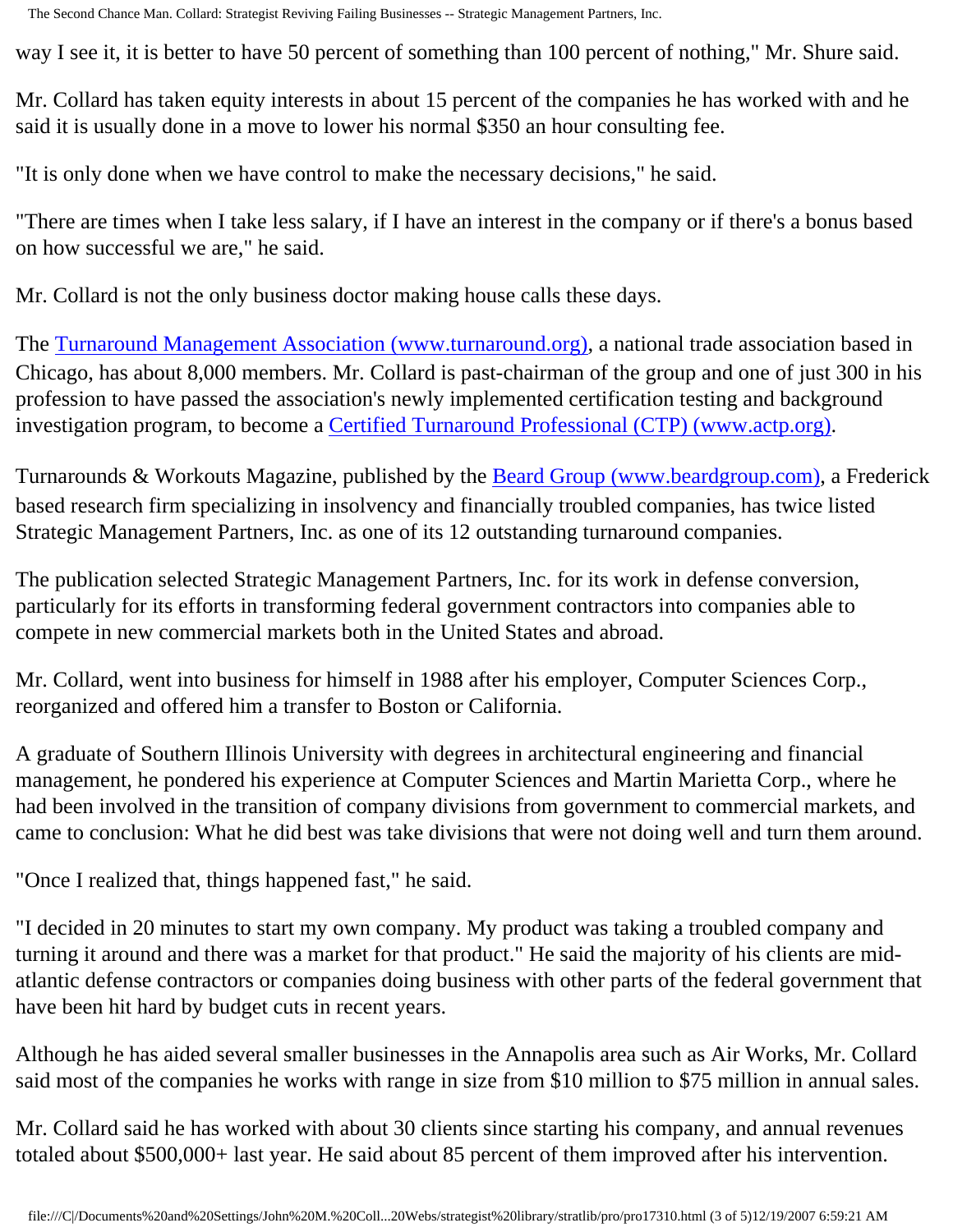"It is hard for me to say if the patient would have lived or died. Whether a company is a success or a failure depends upon the management team because they make the decisions. I might prescribe the medicine â€" move them in a new direction or change something else they are doing â€" but they may not take the medicine," he said.

Looking back on his experience of doctoring companies, he said the most common mistake made by clients is to deny having a problem.

"It takes a mature manager to say 'Hey, we're doing things wrong and we need to change.' This goes against people's nature."

"I can't remember how many times I have gone into an office and heard the head of the company say, 'There's my problem â€" that bank.' I would say, 'No, the bank is a symptom. You have a cash flow problem.' "

He said his goal is to preserve the value in a company for its future sale. He usually works alone, but Mr. Collard said he can tap into a network of people with other skills to help a client. Another tactic is to bring in equity investors if an infusion of capital is needed to help rescue a failing company.

When Mr. Collard is called in, his preference is to take over temporarily  $\hat{a} \in \mathbb{C}^n$  about six months  $\hat{a} \in \mathbb{C}^n$  as chief executive rather than to serve as a consultant.

Not a control freak

"I like to have control. I'm not a control freak, but when I spot a problem it is easier to make the decision to solve it if I have the authority to make those decisions."

He did this with his first client, Delta Data Systems, a Columbia company that produces security computers for use by the military and other government agencies. Unlike standard computers, the Delta equipment featured special metals and screening to prevent spies outside the building from using electronic equipment to tap into the computers.

Delta had prospered but by late 1988 it was being hurt by increased competition from such giants as AT&T, which had recently won a big contract to supply the government with the same type of computer equipment.

Robert Cross, chairman of Delta at the time, hired Mr. Collard as president and chief executive to help reverse a downward trend. But things did not turn out as well as they did at Air Works.

"You can't blame John," said Mr. Cross. "I think we came up with a plan that would have been quite good for the company by expanding into the systems integration business. But we were never able to fully implement it." He said Delta's parent, TeleVideo Systems Inc., in San Jose, Calif, was opposed to change and did not want to put any more money into Delta. As a result, Mr. Cross said, Delta filed for bankruptcy protection and was taken over by another company.